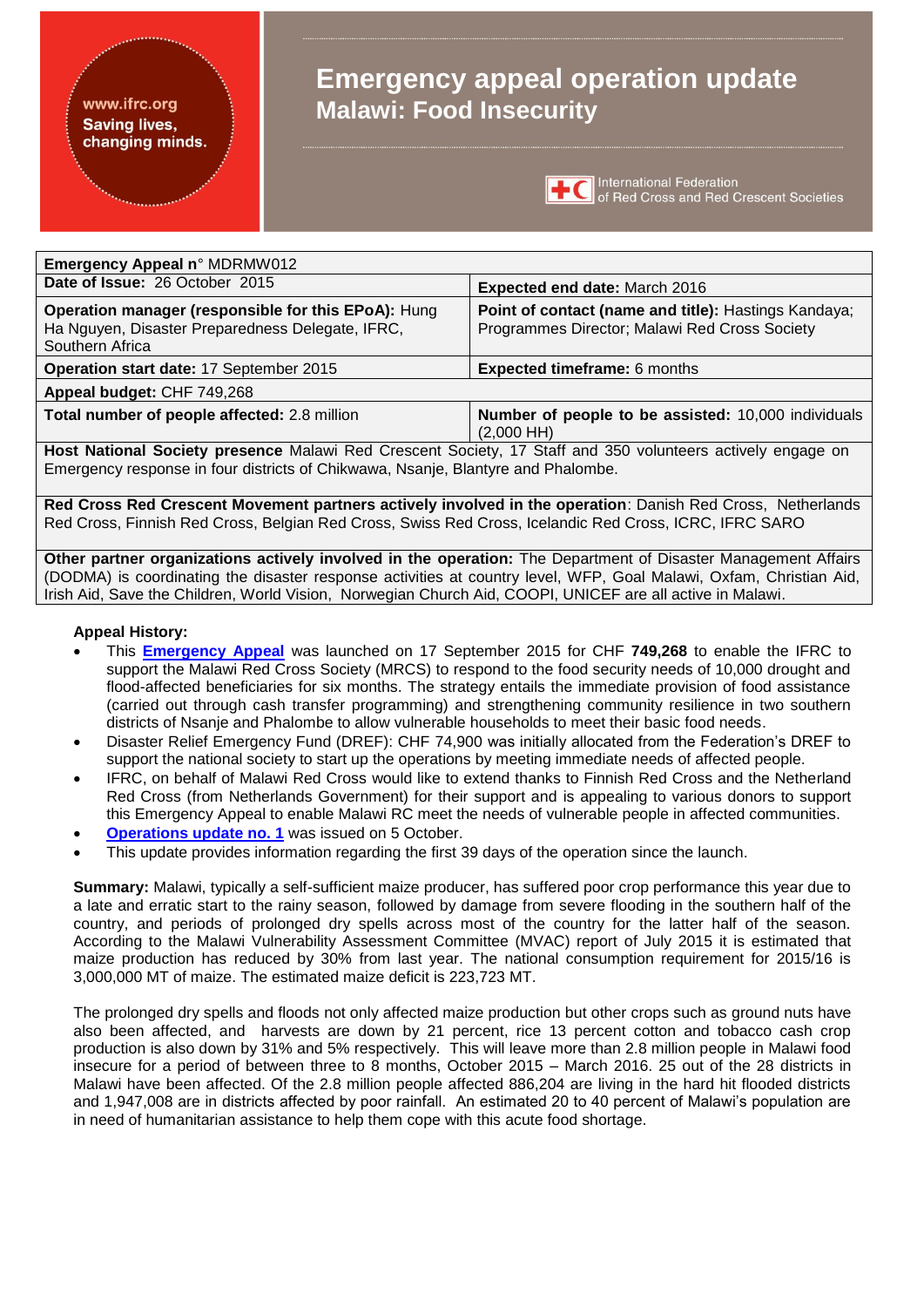The national market assessment conducted by WFP in July 2015 indicates that 40 percent of markets have the capacity to support cash interventions, whilst 60 percent of markets will not and therefore would benefit from inkind/food distribution interventions. The peak price of maize on the markets during the lean period (October – March) will depend on the Government response to the crisis and levels of maize imported. National average maize prices were already 61 percent above the three-year average at a period when prices are normally at their lowest. Price projections, based on month-to-month price trends, estimate that average national maize prices will likely be about 50 percent above the three-year average between July and September, possibly rising to levels that are 55 percent above the three-year average between October and December. During the July-December period, prices for alternative food commodities, particularly cereals, pulses, and cassava, will likely be about 20- 50 percent above average prices.

**Immediate intervention:** the MRCS will assist 10,000 people: (2,000 households) that are food insecure in the Nsanje and Phalombe Districts through:

- A monthly cash transfer of CHF43 per household per month over 5 months. The transfer will be sufficient to meet the immediate food needs of a household of 5. The cash transfer value has been calculated based on the current prices of a standard food basket (50kg bag of maize, 5kg beans, 2 litres cooking oil).
- The operation will use mobile money transfers, working in partnership with the mobile provider Airtel Malawi who has extensive experience in implementing humanitarian cash transfers. Free Sim cards will be provided and Airtel will train staff and volunteers in the registration and transfer systems. Airtel will also be required to conduct information dissemination sessions with beneficiaries to build and transfer knowledge on the use of mobile money platforms. In addition to these sessions they will be requested to produce factsheets/FAQs on mobile money transfer in local languages to be distributed to beneficiaries. Airtel is also negotiating price reductions on handsets from a provider to be given to those beneficiaries who do not have existing handsets.

**Medium-term intervention:** within the planned beneficiary figure of 10,000 people (2,000 households), the National Society will support 1,000 households with the following medium-term interventions:

- Support to agricultural production through the provision of agricultural inputs (hybrid seeds of maize, groundnuts and beans and top and base fertilizers for crop season (March 2016) distributed in October/November 2015
- Provision of agricultural training to 100 lead farmers with each lead farmer being responsible for cascading knowledge and skills to 10 follower farmers.
- Integrating nutrition training and dissemination of nutrition education in agricultural training

#### **<click here to view the contact details >**

#### **Coordination and partnerships**

Malawi Red Cross conducted stakeholders meetings with WFP at their Head Office in Lilongwe, Nsanje and Phalombe District Executive Committees in the week beginning 12 October 2015. The District Executive Committee (DEC) is composed of technical departments in government, the Red Cross as well as humanitarian agencies including Goal Malawi, WFP, Concern, CARE and MSF among others. The meetings served as inception meetings were Malawi Red Cross shared their plans, modalities of the transfers as well as emphasising the need for coordination with other agencies to avoid overlapping and double targeting of beneficiaries. In addition to the coordination meetings, bi-lateral meetings were also held with Goal Malawi in Nsanje and the Ministry of Gender in Phalombe district to share detailed plans as the two organisations are implementing Cash Transfer Programmes in the respective districts.

Goal Malawi and CARE are implementing food assistance operations in Nsanje district with Goal using Cash Transfer and CARE doing direct food distributions. In Phalombe district Adventist Relief Services (ADRA) is also implementing food assistance activities using direct food distributions. MRCS will coordinate with these agencies in the selection and registration of beneficiaries to ensure no overlapping.

To ensure a consistent supply of food commodities the MRCS and IFRC have also held meetings and discussions with the Agricultural Development Marketing and Research Cooperation (ADMARC) the agency mandated by government to source and distribute cereal and pulses in the country. The visits to the ADMARC depots show that the agency has capacity to meet increased cereal and pulses demand which will also help control the risk of inflation. ADMARC are selling maize at 110 Malawi Kwacha per Kg with beans selling at 430 Malawi Kwacha per Kg. In Phalombe district ADMARC has 13 depots each with a capacity to sell 5,000kgs of maize per day.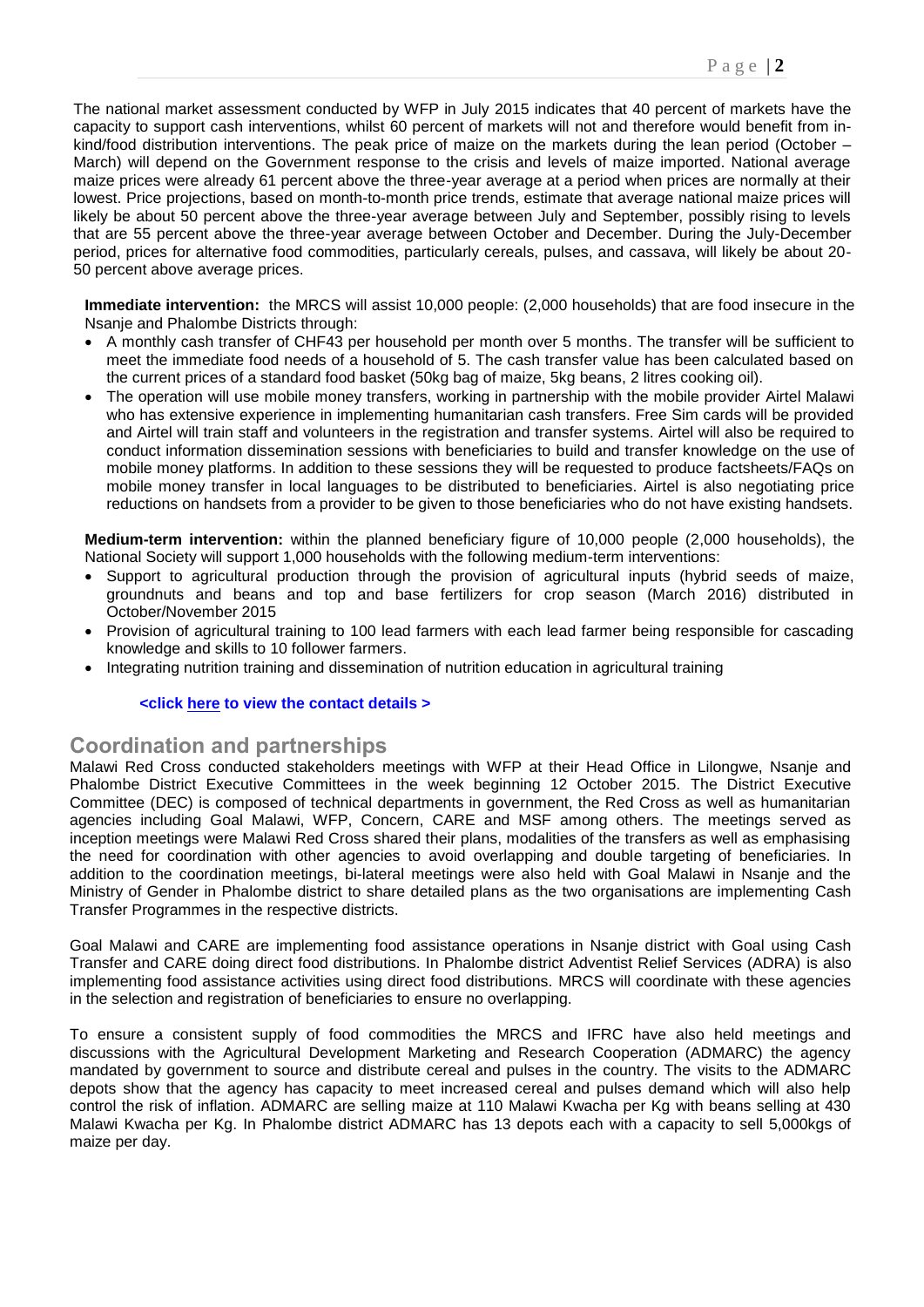MRCS receives technical support from in-country Partner National Societies (PNS) including Danish, Finnish and Icelandic Red Cross. Monthly coordination meetings are held with PNSs where programme updates are shared. The SARO provides technical support to MRCS on the on-going operation and in September the Acting Regional Representative was in Malawi to support the implementation of the Emergency Appeal.

## **Operational implementation**

#### **Overview**

CHF 74,900 was released from the DREF to start the operation. Additional support has been received from the Finish Red Cross and the Netherlands Red Cross. Surge support from the IFRC Disaster Management Unit has been provided to the Malawi Red Cross to support in the start-up of the operation particularly the Cash Transfer System, beneficiary selection and training of National Society program staff. The IFRC is recruiting an Operations Manager who will provide technical support to the operation. Project staff who will be based in the two targeted districts have been recruited. 15 National Society staff will be trained in Cash Transfer Programming (CTP) week beginning 26 October 2015 with the training being facilitated by the IFRC. The objective of the training is to build staff capacity in the implementation of the CTP activities under the operation. The CTP training will also be cascaded to volunteers.

However through the surge support and the initiation of the mobile money company engagement and market capacity activities that are on-going the National Society staff are being capacitated in Cash Transfer Programming. They are now aware of the CTP Standard Operating Procedures and the Cash in Emergencies Toolkit which they are using in assessing markets, stakeholder sensitisation and mobile company engagement. Two bids/proposals have been received from two Mobile Money Operators in Malawi and a committee has been established to review the proposals and recommend a company that will be contracted to support the cash Transfer activities.

Coordination meetings with stakeholders has resulted in the identification of operating areas in Nsanje where MRCS will share operating space with Goal Malawi in the two communities recommended for Cash interventions. Hence, Malawi Red Cross will target a total of 1,000 households in Tengani (350) and Ngabu (650) Traditional Authorities (TAs). In Phalombe the DEC recommended that the interventions target Kaduya and Nkhumba TAs.

Through the DEC meetings recommended that members of the food assistance sub-committees in the two districts second staff to support MRCS in the selection and registration processes for transparency and to ensure risks of overlapping are managed. MRCS will also work with Goal Malawi in the selection of Goal Malawi project beneficiaries. Beneficiaries were selected and verified during the week starting 19 October and the data capturing is on-going.

Market monitoring has been on-going to check cereal and other food items availability in the local market. The commodities are available in the two targeted districts and the average food basket is 18,000 Malawi Kwacha. Weekly price monitoring reports will be provided by the field level staff to track price changes.

| <b>Food security, Nutrition and Livelihoods</b>                                                                   |                                                                                                                                                     |                 |  |  |
|-------------------------------------------------------------------------------------------------------------------|-----------------------------------------------------------------------------------------------------------------------------------------------------|-----------------|--|--|
| Outcome 1: Immediate food needs of 10,000 beneficiaries (2,000 households) are met over a period of six<br>months |                                                                                                                                                     |                 |  |  |
| Output                                                                                                            | <b>Activities planned</b>                                                                                                                           | <b>Progress</b> |  |  |
| 2,000<br>(10,000)<br>households<br>$\bullet$<br>cash in<br>beneficiaries) receive                                 | Information for authorities - awareness<br>$\bullet$<br>sessions in district assemblies                                                             | 100%            |  |  |
| order to purchase food                                                                                            | Targeting process, identification<br>and<br>$\bullet$<br>registration                                                                               | 70%             |  |  |
|                                                                                                                   | Survey verification<br>$\bullet$                                                                                                                    | $0\%$           |  |  |
|                                                                                                                   | identification,<br>beneficiary<br>Training on<br>$\bullet$<br>registration, rapid assessment and field<br>data collection and analysis              | 60%             |  |  |
|                                                                                                                   | Coordination with Ministry of Health for<br>$\bullet$<br>development of a referral system<br>for<br>malnourished people                             | 10%             |  |  |
|                                                                                                                   | Establishment of CTP and payment process<br>$\bullet$                                                                                               | 60%             |  |  |
|                                                                                                                   | Operational training to staff and volunteers<br>$\bullet$<br>on CTP and monitoring on the utilization<br>adequacy of transfers<br>to<br>and<br>meet | 40%             |  |  |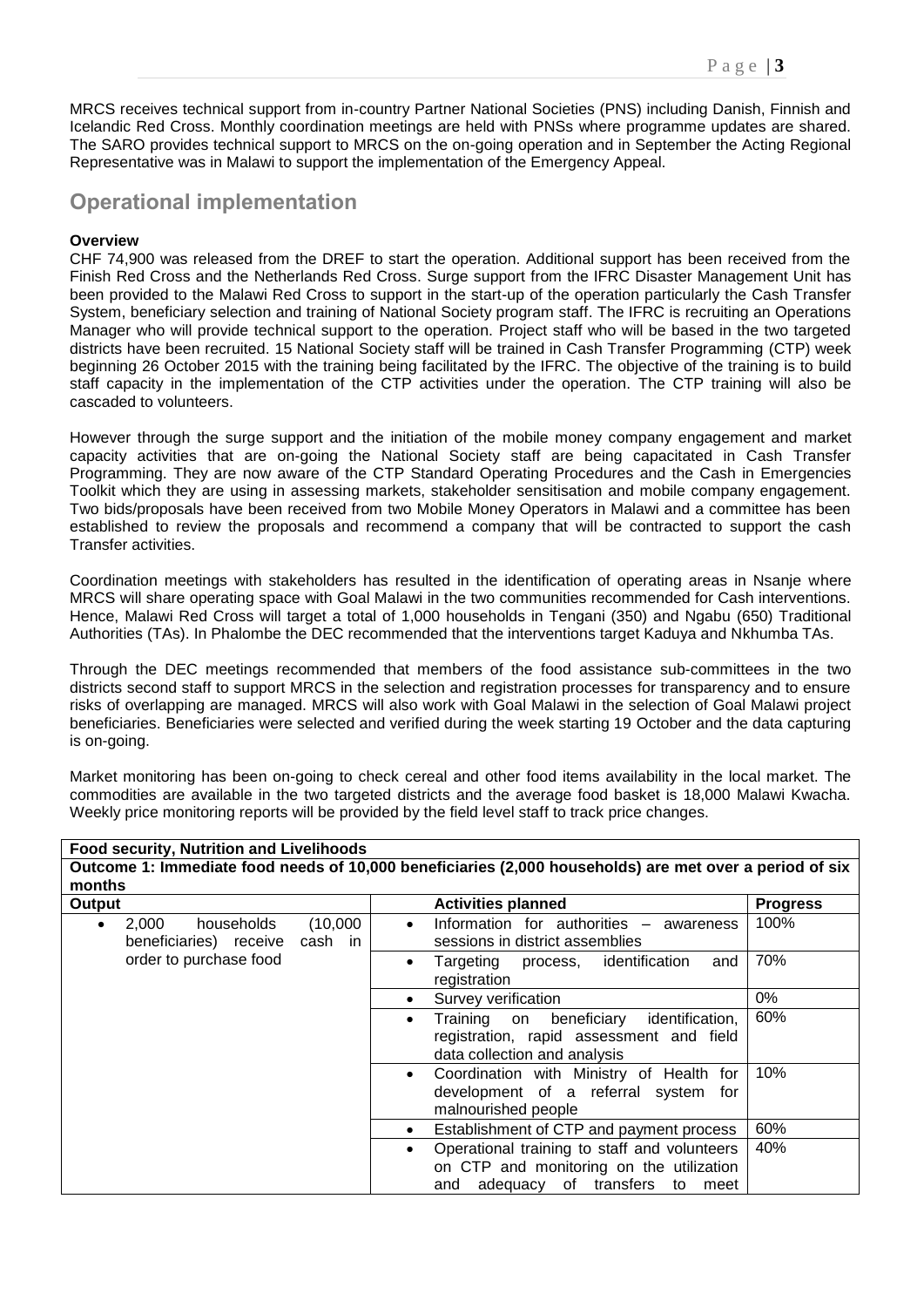|                                                                                                                                     | household food needs                                                                                                                                                                                           |     |  |
|-------------------------------------------------------------------------------------------------------------------------------------|----------------------------------------------------------------------------------------------------------------------------------------------------------------------------------------------------------------|-----|--|
|                                                                                                                                     | Validation<br>of<br>beneficiary<br>lists<br>and<br>$\bullet$<br>accountability<br>establishment<br>of<br>an<br>(including<br>beneficiary<br>mechanism                                                          | 40% |  |
|                                                                                                                                     | communication and feedback systems)                                                                                                                                                                            |     |  |
|                                                                                                                                     | Cash distributions<br>$\bullet$                                                                                                                                                                                | 0%  |  |
|                                                                                                                                     | Mobile providers input into training of<br>$\bullet$<br>volunteers in mobile phone registration,<br>provision of free Sim cards, reduced price<br>handset provision to beneficiaries with no<br>existing phone | 0%  |  |
|                                                                                                                                     | Monitoring Malnutrition indicators<br>$\bullet$                                                                                                                                                                | 0%  |  |
|                                                                                                                                     | Coordination with Ministry of Health for<br>$\bullet$<br>monitoring of referral malnutrition cases                                                                                                             | 0%  |  |
|                                                                                                                                     | Training and capacity building in CTP<br>$\bullet$<br>among the staff and volunteers                                                                                                                           | 0%  |  |
|                                                                                                                                     | Development of CTP preparedness plan for<br>$\bullet$<br>future operations                                                                                                                                     | 0%  |  |
| Outcome 2: Livelihoods of 1,000 households are reinforced to build community resilience in targeted regions                         |                                                                                                                                                                                                                |     |  |
| Appropriate<br>agricultural<br>inputs<br>$\bullet$<br>(seeds<br>fertilisers)<br>and<br>are<br>distributed<br>1,000<br>to<br>farmers | Assessment to identify most vulnerable<br>$\bullet$<br>households that have capacity to work and<br>have available land for planting                                                                           | 20% |  |
| (5,000 people) in rural areas                                                                                                       | Conduct specific needs assessment via<br>$\bullet$<br>Ministry of Agriculture to identify most<br>items<br>distributed<br>appropriate<br>to<br>be<br>depending on the market availability and<br>period        | 0%  |  |
|                                                                                                                                     | Assessment to establish capacity of local<br>$\bullet$<br>traders to provide proposed seeds and<br>fertilizers                                                                                                 | 0%  |  |
|                                                                                                                                     | Organize<br>procurement of<br>seeds<br>and<br>$\bullet$<br>fertilizers for 1,000 farmers                                                                                                                       | 0%  |  |
|                                                                                                                                     | Training of 100 lead farmers in agricultural<br>$\bullet$<br>production and nutrition                                                                                                                          | 0%  |  |
|                                                                                                                                     | Cascading of agricultural production and<br>$\bullet$<br>nutrition training                                                                                                                                    | 0%  |  |
|                                                                                                                                     | distributions<br>Conduct<br>seeds<br>of<br>and<br>$\bullet$<br>fertilizers with volunteers                                                                                                                     | 0%  |  |
|                                                                                                                                     | Monitoring and evaluation of the activities<br>$\bullet$                                                                                                                                                       | 0%  |  |
|                                                                                                                                     | Quality programming / Areas common to all sectors (assessments, monitoring and evaluation)<br>Outcome 3: The management of the operation is informed by a comprehensive assessment, monitoring                 |     |  |
| and evaluation system                                                                                                               |                                                                                                                                                                                                                |     |  |
| Initial needs assessments are<br>$\bullet$<br>updated<br>following<br>consultation                                                  | Management of the implementation team<br>$\bullet$                                                                                                                                                             | 20% |  |
| beneficiaries<br>with<br>and<br>stakeholders                                                                                        | Coordination and engagement with key<br>$\bullet$<br>stakeholders,<br>partners and operational<br>agencies                                                                                                     | 60% |  |
|                                                                                                                                     | Joint monitoring of operations<br>$\bullet$                                                                                                                                                                    | 0%  |  |
|                                                                                                                                     | Evaluation of the impact of assistance<br>$\bullet$<br>delivered                                                                                                                                               | 0%  |  |